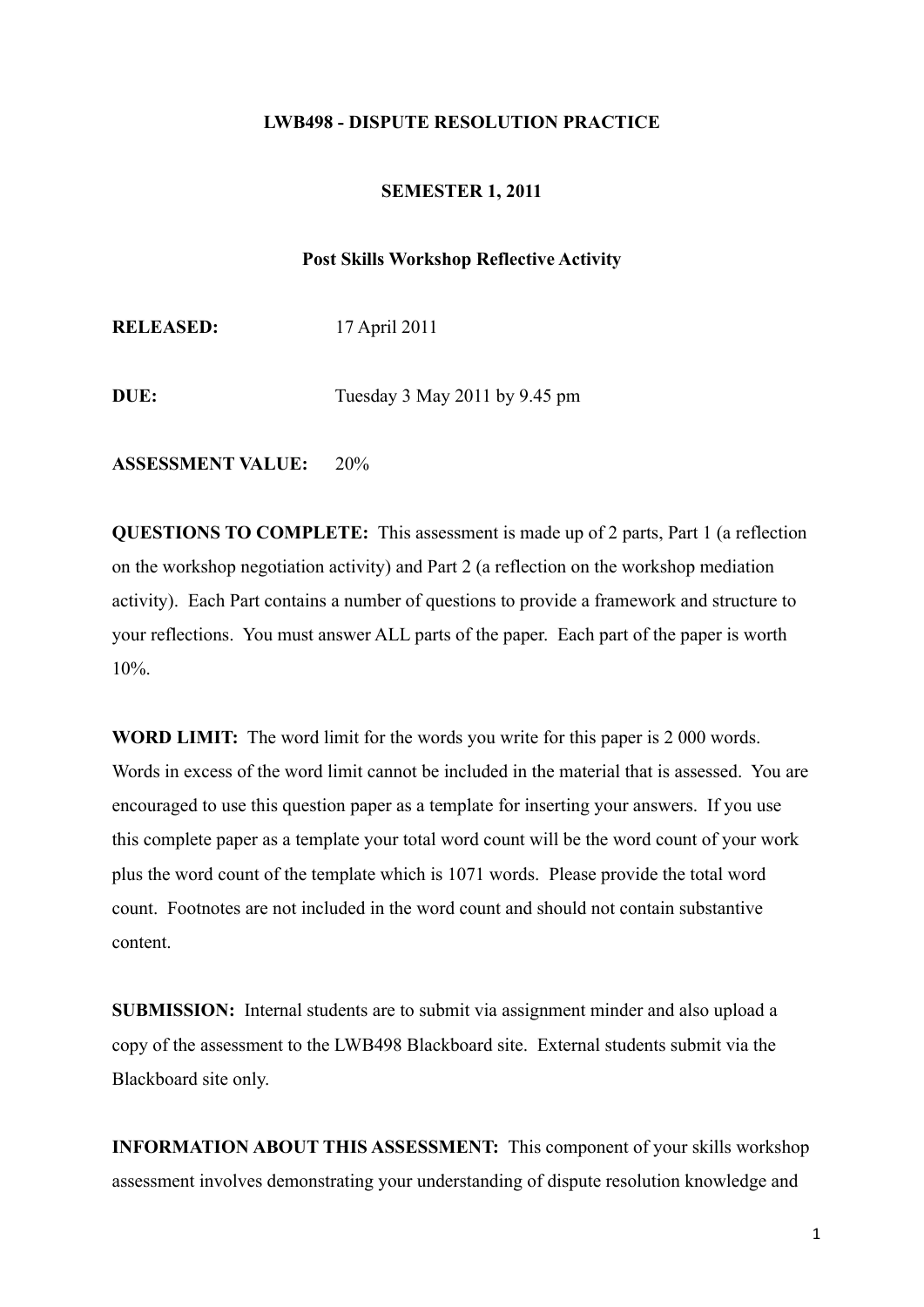skills through reflection on the connections between the theory and practice negotiation and mediation.

This assessment relates to unit objectives 1, 3, 4 and 5.

This is a scholarly academic piece of work and you should demonstrate authority for views expressed by reference to scholarly authority, the text book readings and also the workbook and lectorials. Any authority you rely upon should be cited and footnotes should follow the QUT Law School Legal Referencing Style Guidelines or the Australian Guide to Legal Citation available at [http://www.elsie.qut.edu.au/.](http://www.elsie.qut.edu.au/)

Note, however, the assessment is not a research assessment piece so you are not required to research further than the materials already provided as part of the unit.

Note also that although lectorials and the study guide are not usually accepted as authority for scholarly academic work, they are accepted as authority in this instance for your reflections. This is because citing the lectorials or study guide will demonstrate connections between what you have learned in theory and your reflections on your experience of the practice of that theory. If you want to cite a lectorial or the study guide you can do so as follows: For a lectorial, for example: R Field, "LWB498 Lectorial 3: Negotiation" 2011. For the Study Guide: *LWB498 Workbook*, Semester 1, 2011 at (page number).

Please use 12 point black font and 1.5 spacing.

Please also refer to the criteria sheet on the Blackboard site for the criteria against which your answers will be assessed.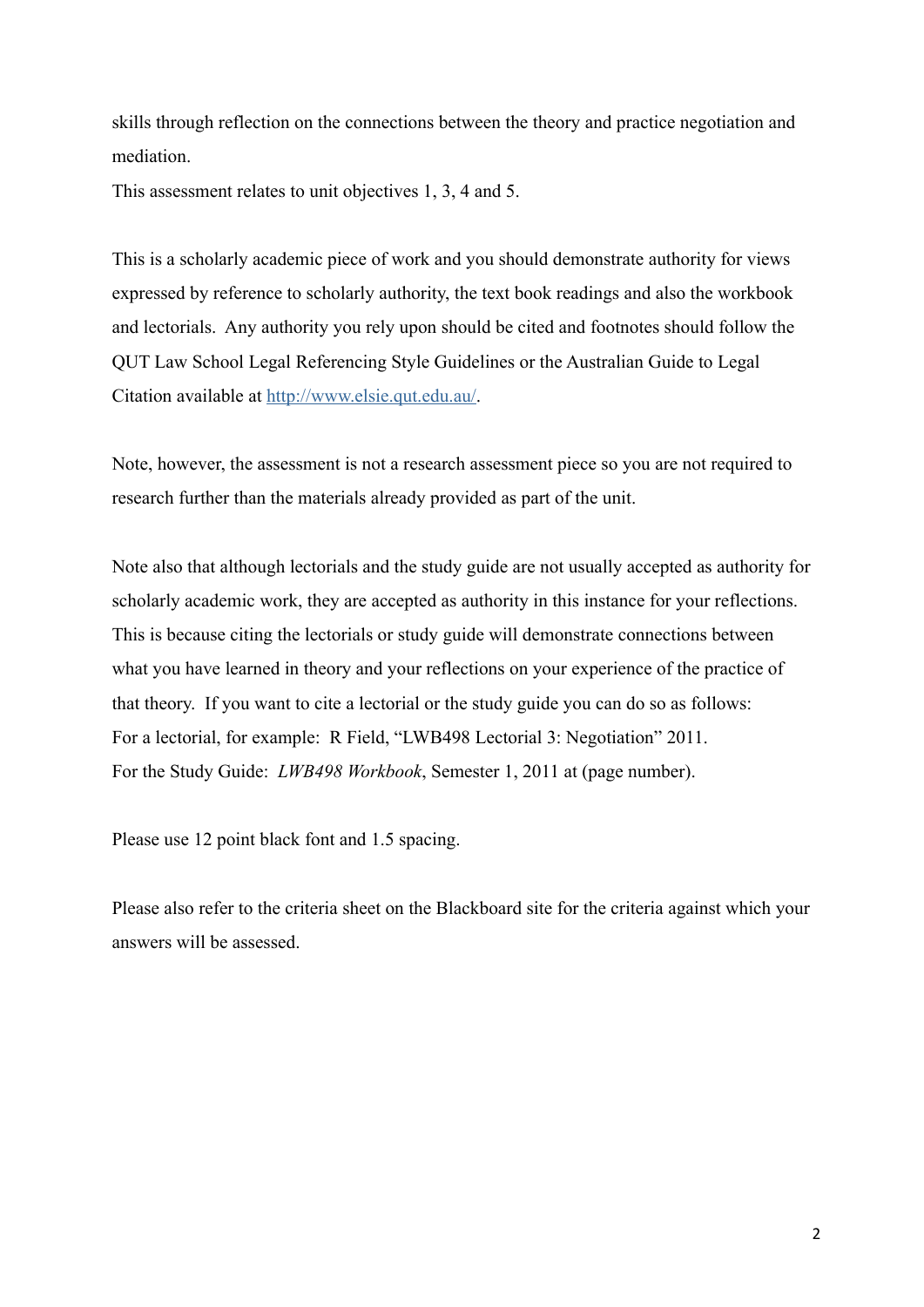# **PRELIMINARY EXERCISE TO ASSIST WITH COMPLETION OF THIS PAPER**

This paper requires you to engage in reflective practice. You will be assisted in answering questions in both Parts 1 and 2 if you take some time to think about reflective practice and what it involves.

## **Reflective Practice**

Reflection is helpful to your learning. Reflection is a circular process involving first the application of practical legal skills and knowledge, then critical reflection upon your experience, the relating of your experience to the legal theory and finally, the application of what you have learnt to future experiences.

In this unit, and in this assessment, engaging in reflective practice helps you to integrate your practical skills and knowledge with "know-how" (i.e. the skills and strategies that you develop in practice) and apply what you are learning and what you have already learned in this unit to future negotiations and mediations you may be involved in.

Reflective writing involves demonstrating how you are constructing your knowledge (i.e. your learning). You do this through evidencing your own experience and your reflection upon that experience. Therefore, you should write in the first person ("I") to indicate that the question concerns you. This is unusual for law assessment, but it is appropriate for reflective practice.

You can find further guidance in relation to reflective writing from Jenny Moon. Some of Jenny's materials to assist with knowing how to engage in reflective practice have been added to the BB site in the section for this assessment item.

See also <http://www.services.ex.ac.uk/cas/employability/students/reflective.htm>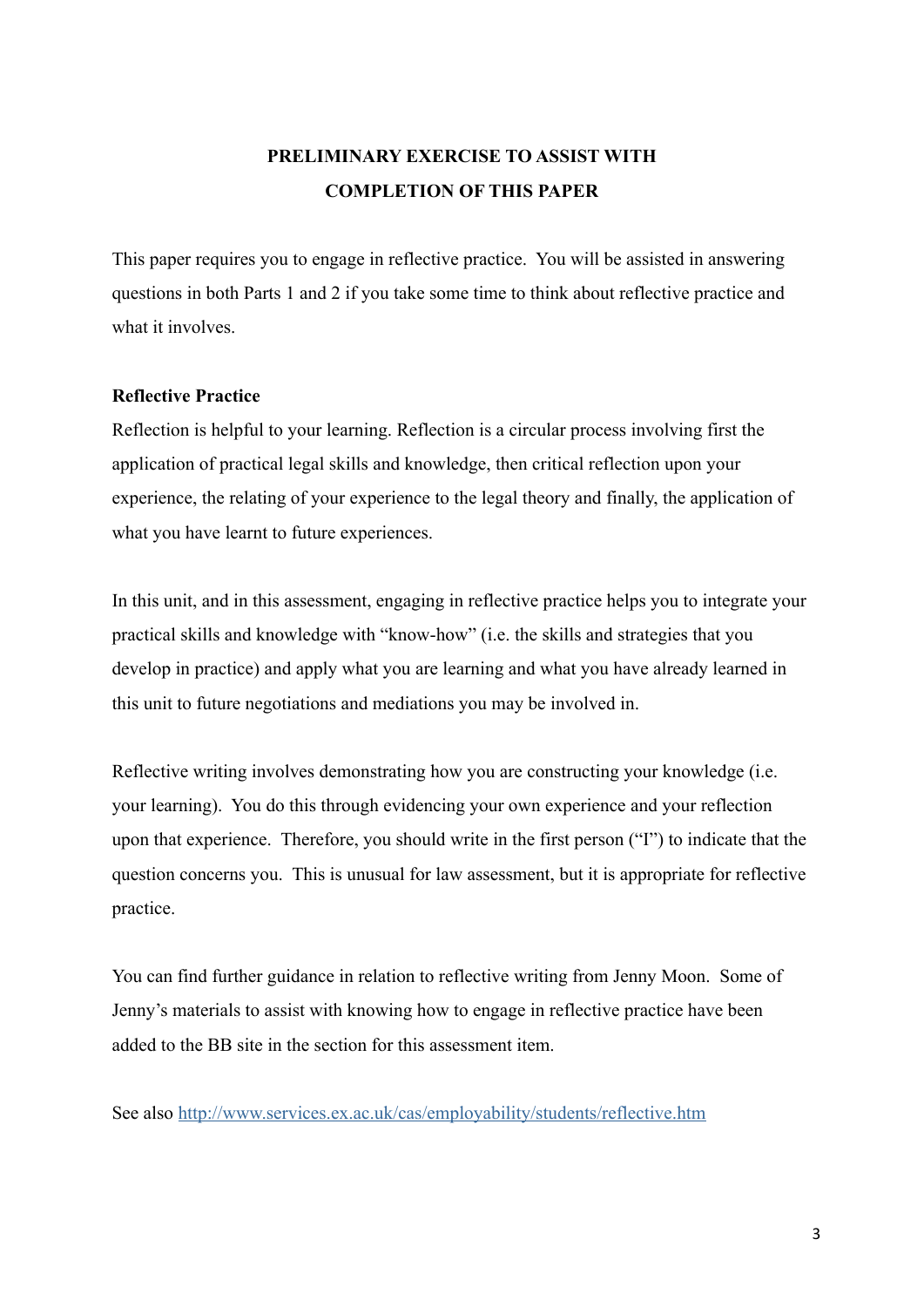## **PART 1: REFLECTION ON NEGOTIATION ACTIVITY: (10 marks)**

Reflect on the following questions in the context of your negotiation experience at the skills workshop and the unit material covered so far. Although this is not a research question, you are required to provide authority for your analysis and reflections where appropriate using footnoting (as per the instructions above).

- 1. What particular aspects of negotiation theory did you apply in the approach you took to the negotiation? (3 marks)
- 2. Reflect on your performance in the negotiation activity at the workshop. Identify aspects of the process that well and explain why they worked. Identify aspects of the process that didn't go so well from your perspective. What would you do differently if you were in a similar negotiation situation in the future? (7 marks)

## **PART 2: REFLECTION ON MEDIATION ACTIVITY: (10 marks)**

Reflect on the following questions in the context of your mediation experience at the skills workshop and the unit material covered so far. Although this is not a research question, you are required to provide authority for your analysis and reflections where appropriate using footnoting (as per the instructions above).

1. Reflect on your experience of the mediation role-play. If you were a mediator, identify the aspects of the process that you were able to implement well and discuss why you felt those elements of the process went well; also identify the aspects of the process that were more difficult than you expected. If you were a party, identify the aspects of the process that the mediators were able to implement well and discuss why you felt those elements of the process went well; also identify aspects of the process that you would have managed differently. (5 marks)